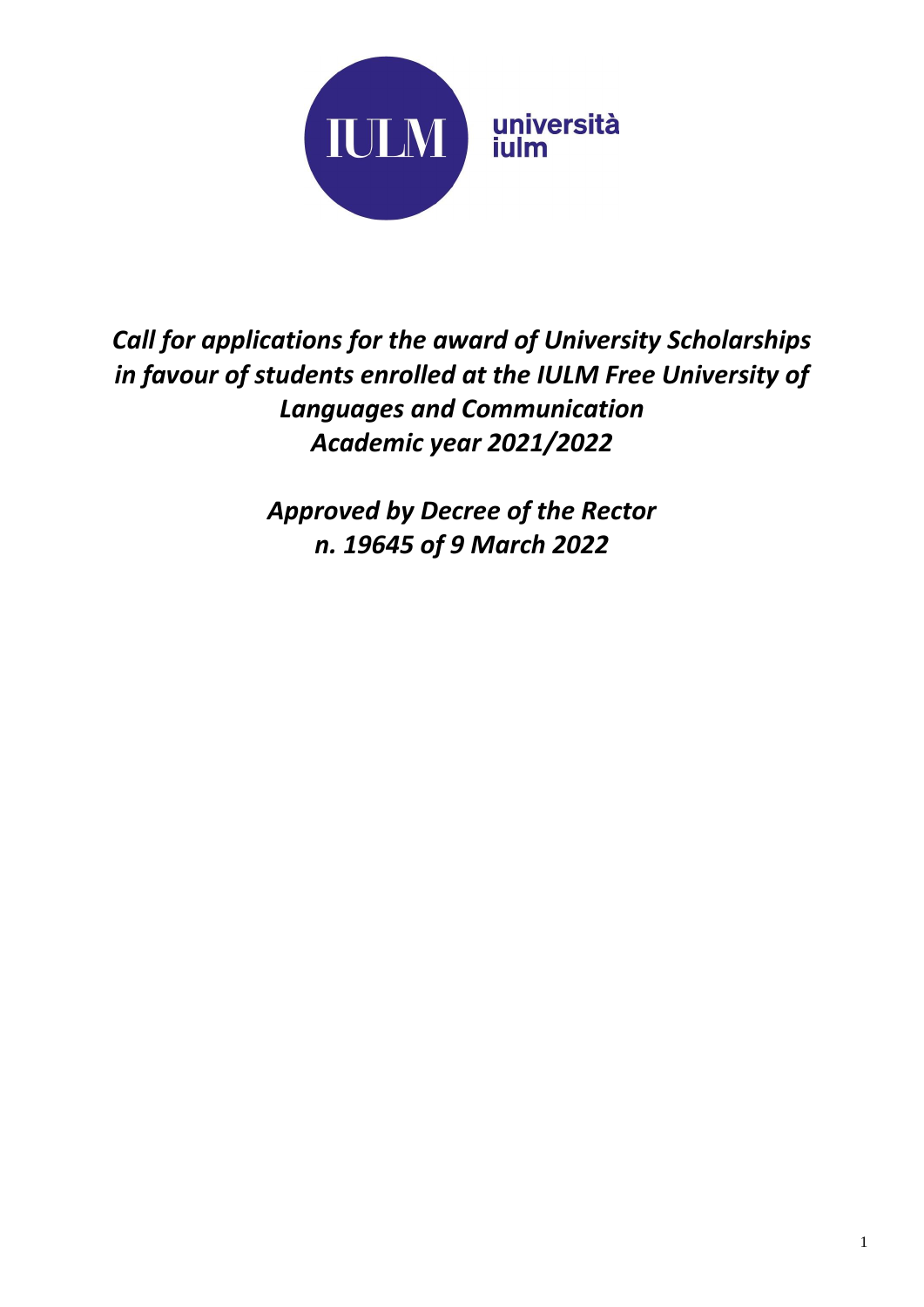The competition for the assignment of University Scholarships is aimed at students who in the academic year 2021/2022 are enrolled in regular course years of the Bachelor's and Master's Degree Courses of the IULM Free University of Languages and Communication and who possess the merit requirements specified in this call for applications.

#### **Definitions**

In this notice we mean by

Beneficiary: the student who, in possess of merit requisites, is the winner of the scholarship.

Eligible: the student who, even achieving all the merit requisites listed in the notice, is not awarded the scholarship for the exhaustion of available funds.

Person in charge of the procedure pursuant to law 241/90 and subsequent amendments: Valentina Grassano **[dirittoallostudio@iulm.it](mailto:dirittoallostudio@iulm.it)**

## **1- COMPOSITION AND NUMBER OF SCHOLARSHIPS IN THE NOTICE**

#### **1.1 Composition of the University Scholarship**

The University Scholarships are financial benefits which, from a fiscal point of view, are configured as income similar to that of employee work. The University will issue specific tax certification of the sums paid to the beneficiaries of the scholarships, as they are subject to personal income tax.

The scholarships referred to in this Call exclude any further welfare or social security support and do not involve employment or dependency relationships with the University.

## **1.2 Amount of the University Scholarship**

The amount of the University Scholarship for the academic year 2021/2022 **is € 1.722,00.**

#### **The assignment of the scholarships will take into account the number of students enrolled in each year of the Bachelor's and Master's degree programs.**

#### **1.3 Scholarships for students enrolled in the first year**

IULM University will make available:

- No. **20** Scholarship for students enrolled in Degree Courses **for the first time at their first** academic year in the a.y. 2021/2022, divided as follows:

| A) Arts, Media, Cultural Events                  | 2 Scholarships |
|--------------------------------------------------|----------------|
| B) Interpreting and Communications               | 2 Scholarships |
| C) Fashion and creative industries               | 2 Scholarships |
| D) Corporate Communications and Public Relations | 7 Scholarships |
| E) Communications, Media and Advertising         | 5 Scholarships |
| F) Tourism, Management and Culture               | 2 Scholarships |

- No. **8** Scholarship for students enrolled in Master Degree Courses **at their first year** in the a.y., divided as follows:

| A) Arts, Valorisation and Market      | 1 Scholarship |
|---------------------------------------|---------------|
| B) Hospitality and Tourism Management | 1 Scholarship |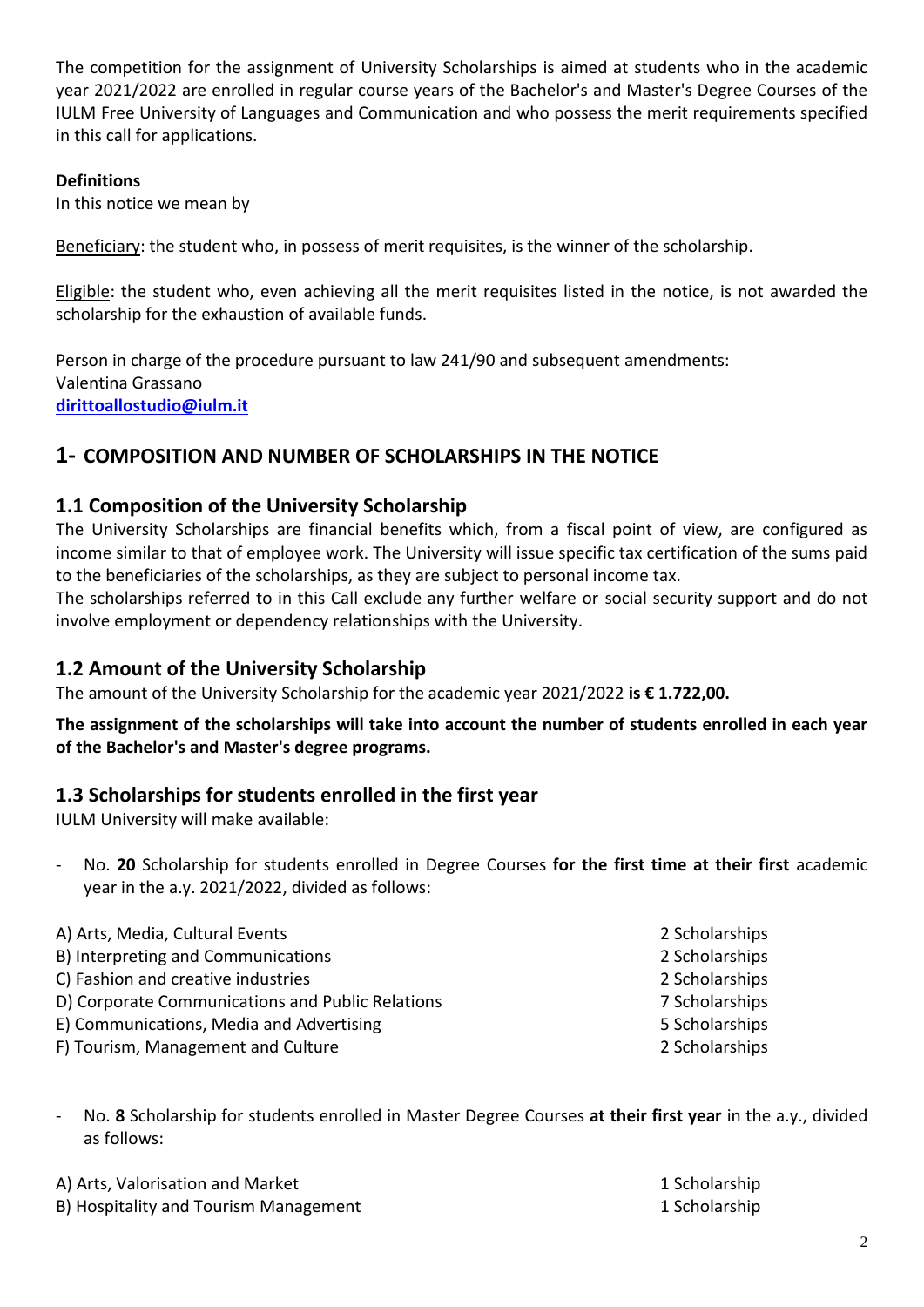C) Marketing, Consumption and Communication 2 Scholarships

D) Strategic Communication 1 Scholarship

E) Television, Cinema and New Media 1 Scholarship

F) Specialised Translation and Conference Interpreting 1 Scholarships

G) Artificial Intelligence for Business and Society 15 and 15 and 15 and 15 and 15 and 15 and 15 and 15 and 15 and 15 and 15 and 15 and 15 and 15 and 15 and 15 and 15 and 15 and 15 and 15 and 15 and 15 and 15 and 15 and 15

#### **1.4 Scholarships for students enrolled in years after the first**

IULM University will make available:

- No. **19** Scholarship for students enrolled in Degree Courses **at their second** academic year in the a.y. 2021/2022, divided as follows:

| A) Arts, Media, Cultural Events                  | 2 Scholarships |
|--------------------------------------------------|----------------|
| B) Interpreting and Communications               | 2 Scholarships |
| C) Corporate Communications and Public Relations | 7 Scholarships |
| D) Communications, Media and Advertising         | 4 Scholarships |
| E) Tourism, Management and Culture               | 2 Scholarships |
| F) Fashion and creative industries               | 2 Scholarships |

- No. **17** Scholarship for students enrolled in Degree Courses **at their third** academic year in the a.y. 2021/2022, divided as follows:

| A) Arts, Media, Cultural Events                  | 2 Scholarship  |
|--------------------------------------------------|----------------|
| B) Interpreting and Communications               | 2 Scholarships |
| C) Corporate Communications and Public Relations | 7 Scholarships |
| D) Communications, Media and Advertising         | 4 Scholarships |
| E) Tourism, Management and Culture               | 2 Scholarships |

- No. **6** Scholarship for students enrolled in Master Degree Courses **at their second year** in the a.y. 2021/2022, divided as follows:

| A) Arts, Valorisation and Market                       | 1 Scholarship  |
|--------------------------------------------------------|----------------|
| B) Marketing, Consumption and Communication            | 2 Scholarships |
| C) Strategic Communication                             | 1 Scholarship  |
| D) Television, Cinema and New Media                    | 1 Scholarship  |
| E) Specialised Translation and Conference Interpreting | 1 Scholarships |

# **2- GENERAL CONDITIONS OF PARTICIPATION IN THE COMPETITION**

## **2.1 Who can participate in the competition**

Italian students, students from countries belonging to the European Union, foreign students referred to in Presidential Decree 31 August 1999, n. 394, implementing the Legislative Decree 25 July 1998, n. 286. To participate in the competitions, students must be enrolled in a regular year of Bachelor's or Master's degree program.

# **2.2 Levels of Courses**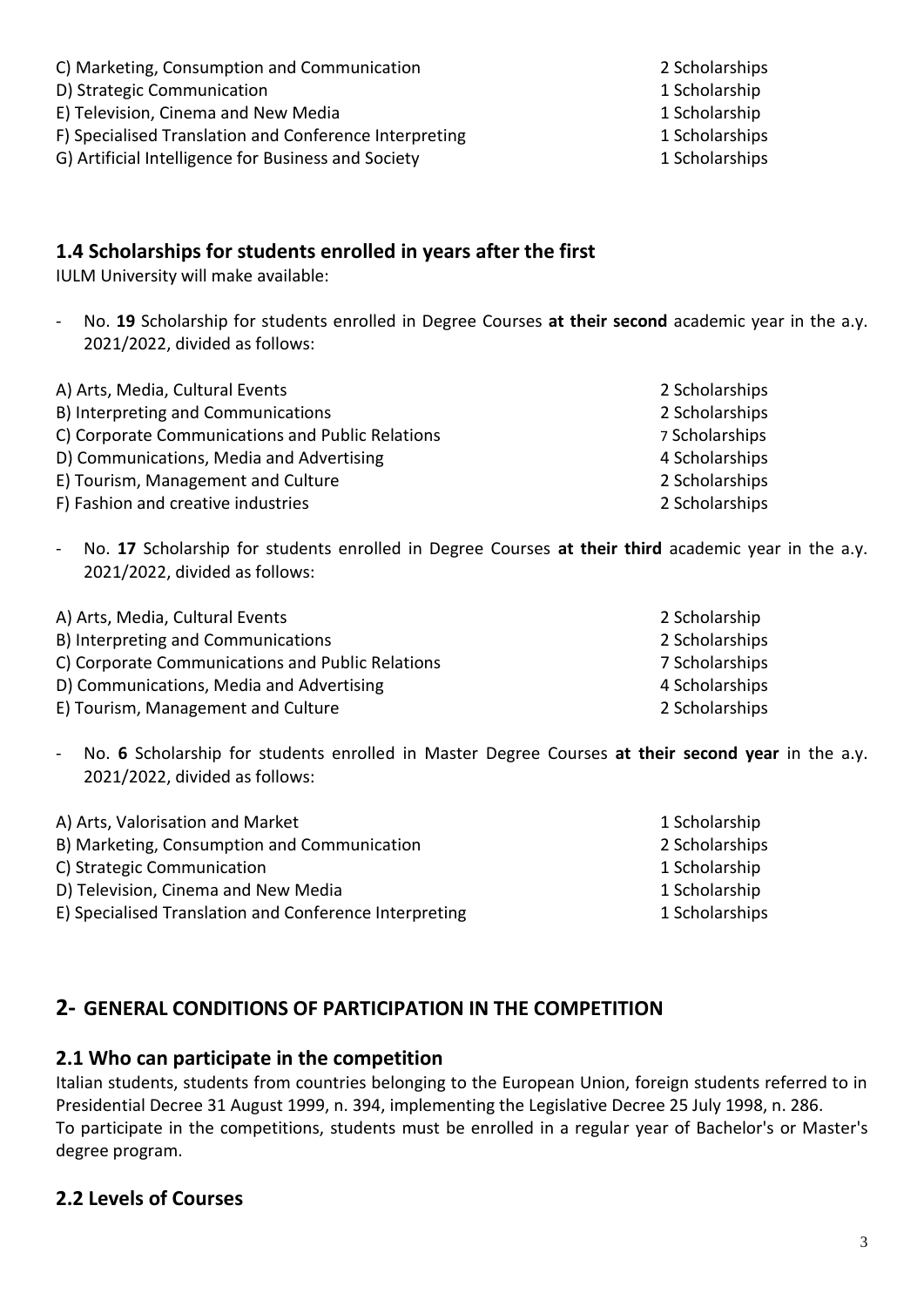The levels of courses for which the University Scholarship is foreseen are:

- Bachelor's Courses (three-years, first level degree)
- Master's Degree Courses (two-years, second level degree)

#### **2.3 Requisites**

Students to be eligible for the University Scholarship must have the merit requisites listed at point 3.

# **3- MERIT REQUSITES**

## **3.1 General Requisites**

Students, in the 2021/2022 academic year, must not:

- benefit for the same year of the course from the Regional Scholarship (or similar contribution, in any form) provided by other public or private bodies;
- be selected for a part-time collaboration contract (150 hours).

Moreover, students will be excluded from the rankings if in the academic year 2021/2022 they:

• enroll in the first year of a Bachelor's or Master's degree course, re-enrolling after having renounced their studies.

All applicants must be in compliance with the fees and contributions paid for the academic year 2021/2022 on the date of publication of the final rankings and be in possession of the requirements specified in this notice.

## **3.2 Merit requirement for students enrolled in the first year of Bachelor's Degree Courses**

In addition to the requirements indicated in the previous point, students enrolled for the first time in the first year of Bachelor's Degree Courses must both fulfill an access requirement (3.2.1) and a requirement achieved within the first exam session of the academic year 2021/2022 (3.2.2).

# **3.2.1 Access requirement for students enrolled in the first year of Bachelor's Degree**

## **Courses**

Students enrolled for the first time in the first year of Bachelor's Degree Courses must have achieved a high school diploma (or equivalent qualification for access to the university system) of not less than 100/100 in the school year 2020/2021. Students who have obtained their diploma in a country other than Italy will be evaluated according to the diploma grade resulting from the application of the conversion formula adopted by MIUR (MIUR note of 4/6/2007).

## **3.2.2 Merit requirement for students enrolled in the first year of Bachelor's Degree Courses**

For students enrolled for the first time in the first year of Bachelor's Degree Courses, the status of beneficiary is assigned in the final ranking if the student has achieved a minimum level of merit of **12 credits within the first exam session of the academic year 2021/2022**, with the exception of the Bachelor in Interpreting and Communication for which the impossibility of achieving this value is ascertained, as per the approved study plan, and therefore the requirement is set at **6 credits**.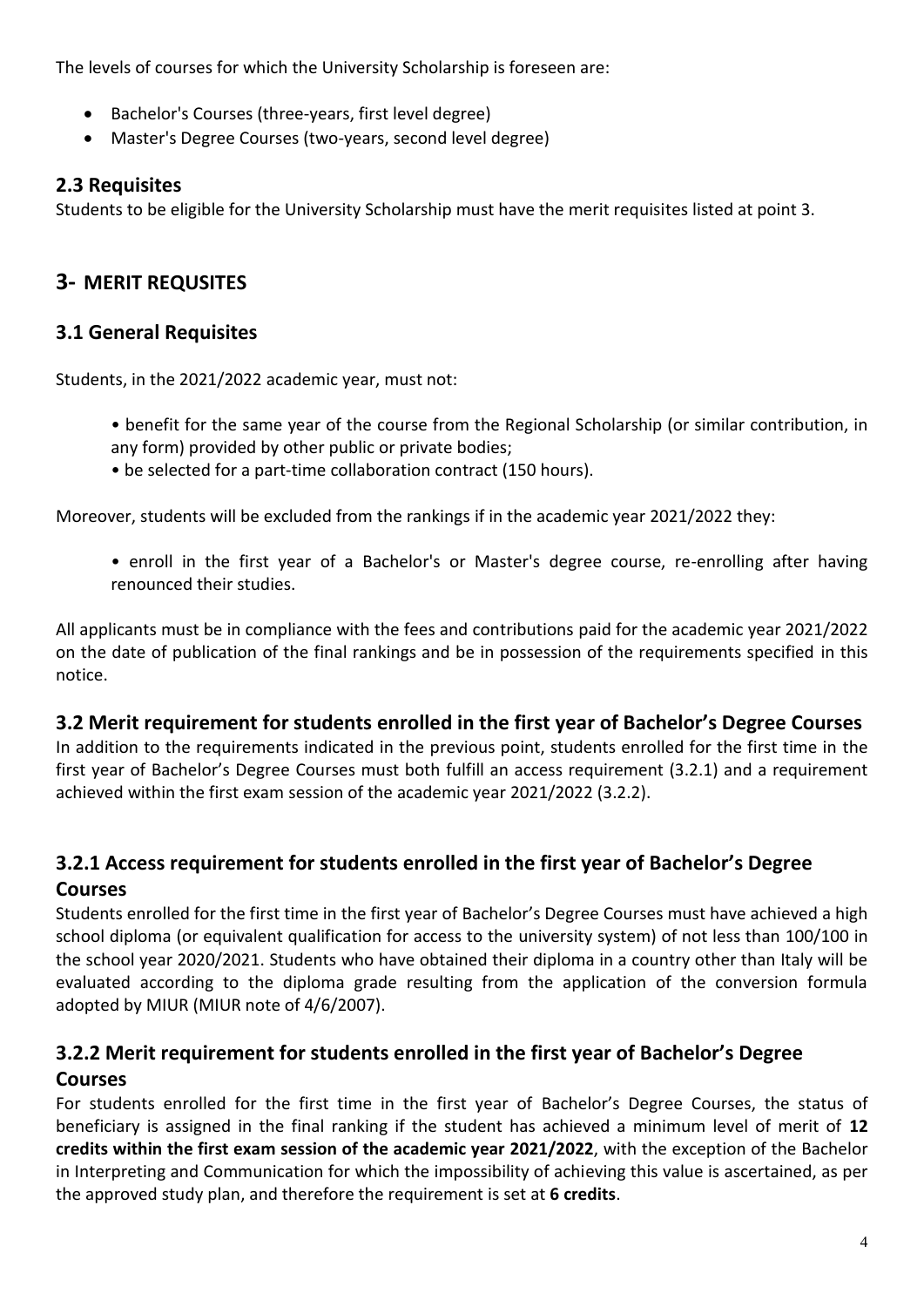The exams taken, recognized as valid for determining the merit requirement, are those specifically indicated in the study plan proposed by the Faculty. Exams with marks not out of thirty are also valid. **Credits deriving from recovered training obligations and from individual ongoing modules must not be considered.**

## **3.3 Merit requirement for students enrolled in the first year of Master's Degree Courses**

Students enrolled in the first year of Master's Degree Courses must both have an access requirement (3.3.1), and a requirement achieved within the first exam session of the academic year 2021/2022 (3.3.2).

## **3.3.1 Access requirement for students enrolled in the first year of Master's Degree**

#### **Courses**

Students enrolled in the first year of Master's Degree Courses must have obtained the degree title in the academic year 2020/2021 with a grade **of not less than 110/110**. Students who have obtained the degree in a country other than Italy will be evaluated according to the grade resulting from the declaration of value on site.

## **3.3.2 Merit requirement for students enrolled in the first year of Master's Degree Courses**

For students enrolled for the first time in the first year of Master's Degree Courses, the status of beneficiary is attributed in the final ranking if the student has achieved a minimum level of merit of **12 credits within the first exam session of the academic year. to. 2021/2022**.

The exams taken, recognized as valid for determining the merit requirement, are those specifically indicated in the study plan proposed by the Faculty. Exams with marks not out of thirty are also valid. **Credits deriving from recovered training obligations and from individual ongoing modules must not be considered.**

## **3.4 Merit requirement for students enrolled in years after the first of the Bachelor's and Master's Degree Programs**

## **3.4.1 Number of credits**

Students enrolled in years after the first of the Bachelor's and Master's Degree Courses must have achieved the total number of credits specified in the following table in the current course of study, deriving from exams **taken and recorded within the first exam session of the academic year 2021/2022:**

| CFU to achieve within the first exam session of the academic year<br>2021/2022: |      |    |  |
|---------------------------------------------------------------------------------|------|----|--|
|                                                                                 | Year |    |  |
| <b>Courses</b>                                                                  | 2°   | 3° |  |
| Bachelor's Degree Courses                                                       | 35   | 90 |  |
| Master's Degree Courses                                                         | 45   |    |  |

For Bachelor's and Master's Degree Courses whose number of achievable annual credits differs from the number set by the D.M. 270/04 (60 credits per year), for the determination of the merit requirement, it is applied a criterion proportional to the merit requirement set out in the table above, rounded down.

The exams taken, recognized as valid for determining the merit requirement, are those specifically indicated in the study plan proposed by the Faculty, or in the study plan proposed by the student and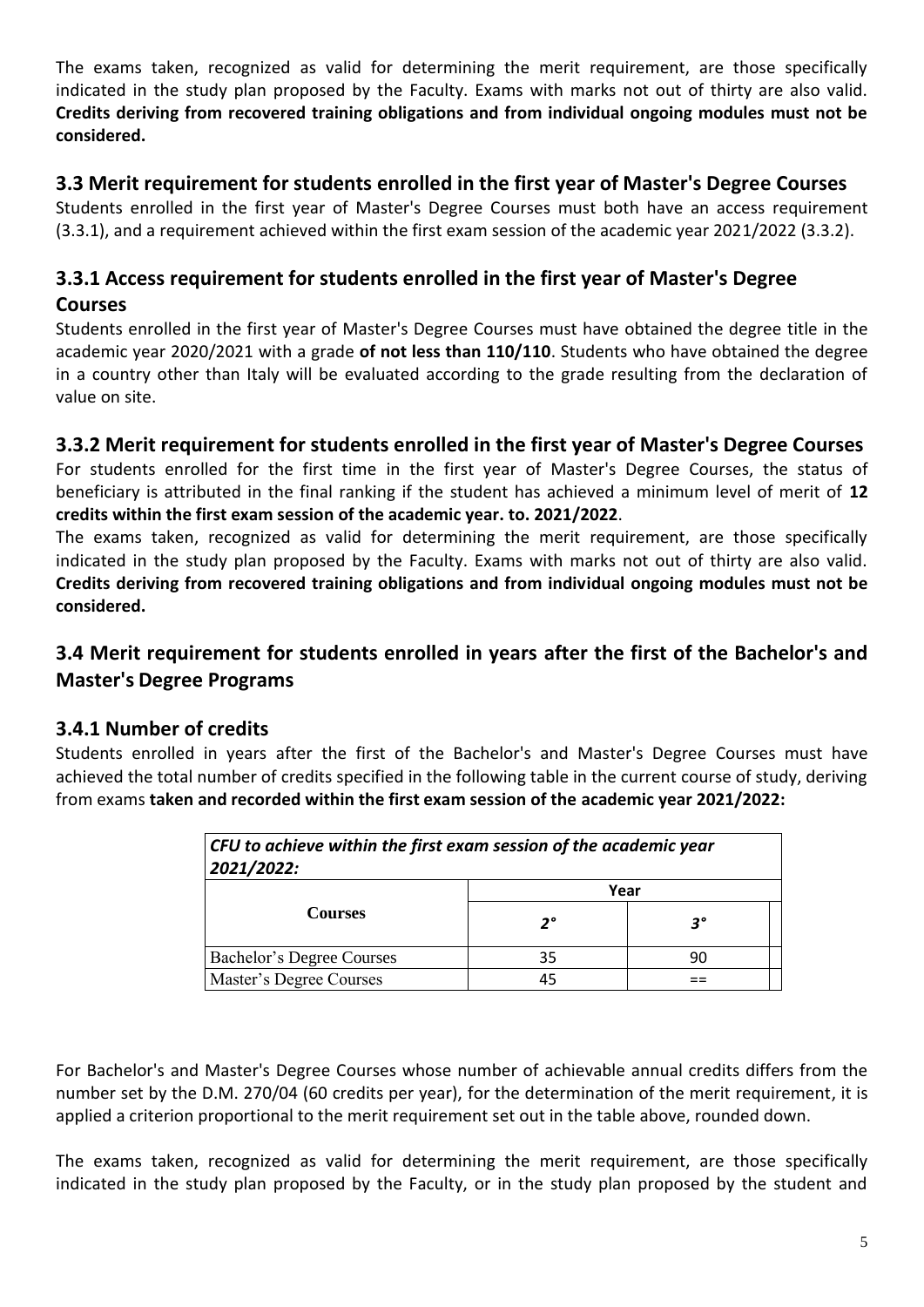already approved, on the date of submission of the application, by the Faculty Council, according to the law of 11 December 1969, n. 910.

#### **3.4.2 Credit validity and weighted average**

When completing the online application, you will be asked to indicate the number of credits earned and the relative weighted average. These values must be understood as follows:

**NUMBER OF CREDITS:** it is required to declare the credits deriving from exams taken and regularly recorded from the beginning of the career (for the current level of studies) and within the first examination session of the 2021/2022. Exams with marks not out of thirty are also valid. **Credits deriving from recovered learning obligations and from individual ongoing modules cannot be taken into account**.

**WEIGHTED AVERAGE:** it is required to calculate and declare the weighted average referring to the exams indicated in the "NUMBER OF CREDITS" field; exams with marks not out of thirty are not to be considered. "30 e lode" is worth 30.

To calculate the weighted average, it is necessary to multiply each grade by the value (in credits) of the exam; the sum of these results must be divided by the total number of credits thus considered.

| No. Exams             | Mark                                                  | Value in CFU |
|-----------------------|-------------------------------------------------------|--------------|
|                       | 26/30                                                 |              |
|                       | 30/30                                                 | 12           |
|                       | 18/30                                                 |              |
|                       | approved                                              |              |
| Total of CFU achieved |                                                       | 33           |
|                       | Total of CFU to be considered in the weighted average | 30           |

Example:

Weighted average:

| $26 \times 9 =$  | $234 +$ |                                      |
|------------------|---------|--------------------------------------|
| $30 \times 12 =$ | $360 +$ |                                      |
| $18 \times 9 =$  | $162 +$ |                                      |
| Total            | 756     | Weighted average: $756 / 30 = 25,20$ |

# **4- FORMATION OF RANKINGS**

The rankings are formulated according to Bachelor's Degree Courses, Master's Degree Courses and to Courses year.

## **4.1 Students enrolled for the first time in the first year of Bachelor's and Master's degree Courses**

The position in the rankings is determined, in descending order, by the overall score resulting from the sum of the score relating to the number of credits achieved within the first exam session of the academic year 2021/2022 and the score determined by the weighted average grade of the exams. The total points that can be attributed are 1,000 distributed as follows: 600 based on the number of credits acquired and 400 based on the weighted average grade of the exams passed.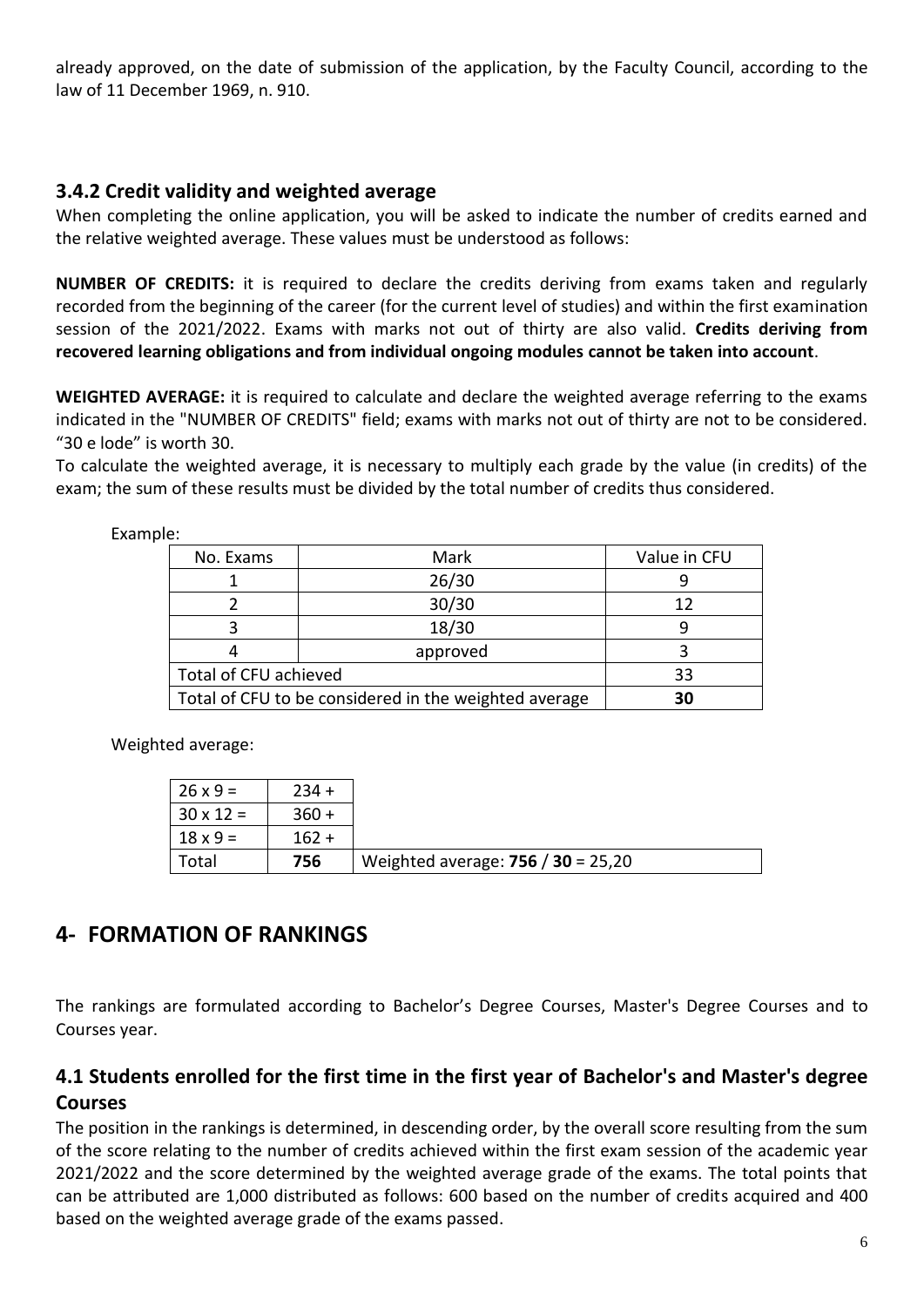The score related to the credits obtained, related to exams taken and recorded within the first exam session of the academic year 2021/2022, is calculated according to the following formula:

|                                     |   | 600                             |
|-------------------------------------|---|---------------------------------|
| (Student credits – Minimum credits) | х | (Max credits – Minimum credits) |

The score related to the weighted average grade of the exams taken and recorded within the first exam session of the academic year 2021/2022, is calculated according to the following formula (the grade *30 e lode* is counted as 30):

|                                 | 400<br>v |           |
|---------------------------------|----------|-----------|
| (Student weighted average - 18) | Λ        | $(30-18)$ |

With the same score of merit, the student in the most disadvantaged economic-financial condition of the family unit will be favored, determined according to the ISEE model of the University Fees and Contributions Regulations for the A.Y. 2021/2022.

## **4.2 Students enrolled for academic years after the first of Bachelor's and Master's degree courses**

The position in the rankings is determined, in descending order, by the overall score resulting from the sum of the score relating to the number of credits achieved within the first exam session of the academic year 2021/2022 and the score determined by the weighted average grade of the exams. The total points that can be attributed are 1,000 distributed as follows: 600 based on the number of credits acquired and 400 based on the weighted average grade of the exams passed.

The score related to the credits obtained, related to exams taken and recorded within the first exam session of the academic year 2021/2022, is calculated according to the following formula:

|                                     | 600                             |
|-------------------------------------|---------------------------------|
| (Student credits – Minimum credits) | (Max credits – Minimum credits) |

The score related to the weighted average grade of the exams taken and recorded within the first exam session of the academic year 2021/2022, is calculated according to the following formula (the grade *30 e lode* is counted as 30):

| (Student weighted average - 18) | v | 400       |
|---------------------------------|---|-----------|
|                                 |   | $(30-18)$ |

With the same score of merit, the student in the most disadvantaged economic-financial condition of the family unit will be favored, determined according to the ISEE model of the University Fees and Contributions Regulations for the A.Y. 2021/2022.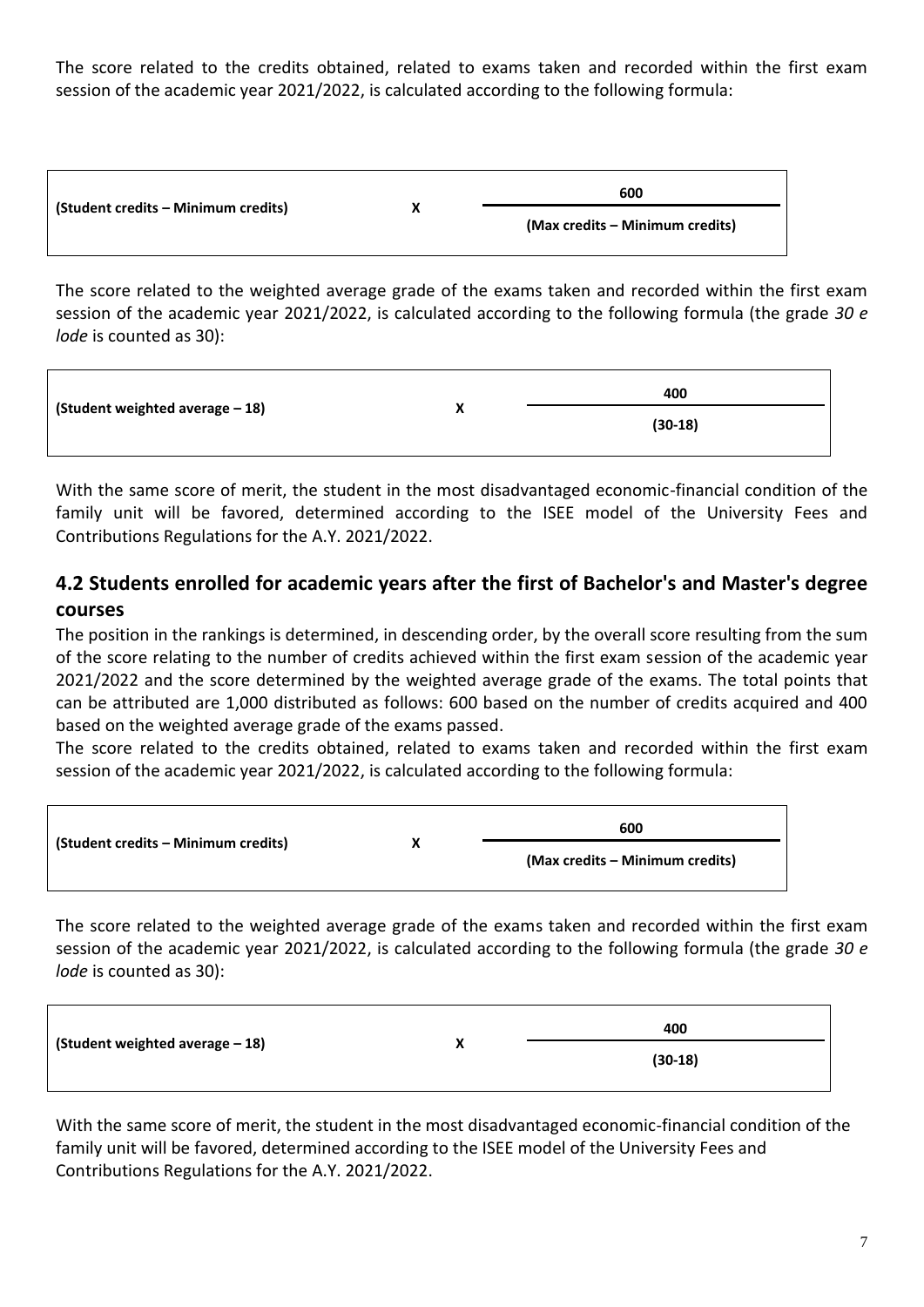# **5- TERMS AND METHODS TO SUBMITT THE APPLICATION**

## **5.1 Methods**

Applications for admission to the rankings must be submitted by completing the appropriate computer form available on the website [www.iulm.it,](http://www.iulm.it/) section Economic subsidies - University scholarships, under the entry Sportello Tasse - DSU (University Login - Benefits request – Right to Education).

## **5.2 Terms**

**The application for the University Scholarship must be submitted without exception no later than 19 April 2022.**

Support for completing the online application is provided from Monday to Friday by e-mail to the address: [dirittoallostudio@iulm.it.](mailto:dirittoallostudio@iulm.it)

# **6- PUBLICATION OF THE PROVISIONAL RANKINGS AND APPEALS**

The provisional rankings are published **by May 12, 2022** on the website www.iulm.it in the Economic subsidies section, within the " Sportello Tasse – DSU" - Ranking results.

Any requests for revision of the position of the provisional rankings must be submitted to the Fees – DSU Office no later than 15 days following the publication of the rankings themselves. The application must concern any incorrect assessments by the Fees – DSU Office and must be accompanied by appropriate documentation to justify the reasons of the applicant.

The outcome of the application will be communicated through the publication of the final ranking.

# **7- ASSIGNMENT AND METHOD OF PAYMENT OF SCHOLARSHIPS**

## **7.1 Assignment**

Scholarships will be awarded up to the number set by this announcement.

## **7.2 Methods of payment**

Payment of the amounts due will be made exclusively by crediting the "Card Ateneo Più", issued by Banca Popolare di Sondrio to all students enrolled at the IULM Free University of Languages and Communication.

# **8- INCOMPATIBILITY**

The University Scholarship is incompatible and cannot be combined with:

• similar forms of economic aid provided by other public or private entities in the academic year 2021/2022,

• regional scholarships awarded in the academic year 2021/2022,

- scholarships for foreigners provided by the Ministry of Foreign Affairs in the academic year 2021/2022,
- part-time collaboration contracts (150 hours) assigned in the academic year 2021/2022.

In such cases, the student has the right to opt for the enjoyment of one or the other providence, to be exercised no later than 10 days from the award of the second benefit, by written communication to be sent to the Fees - DSU Office. Failing this, the procedure for forfeiture of the benefits provided by the Tax Office - DSU will be incurred.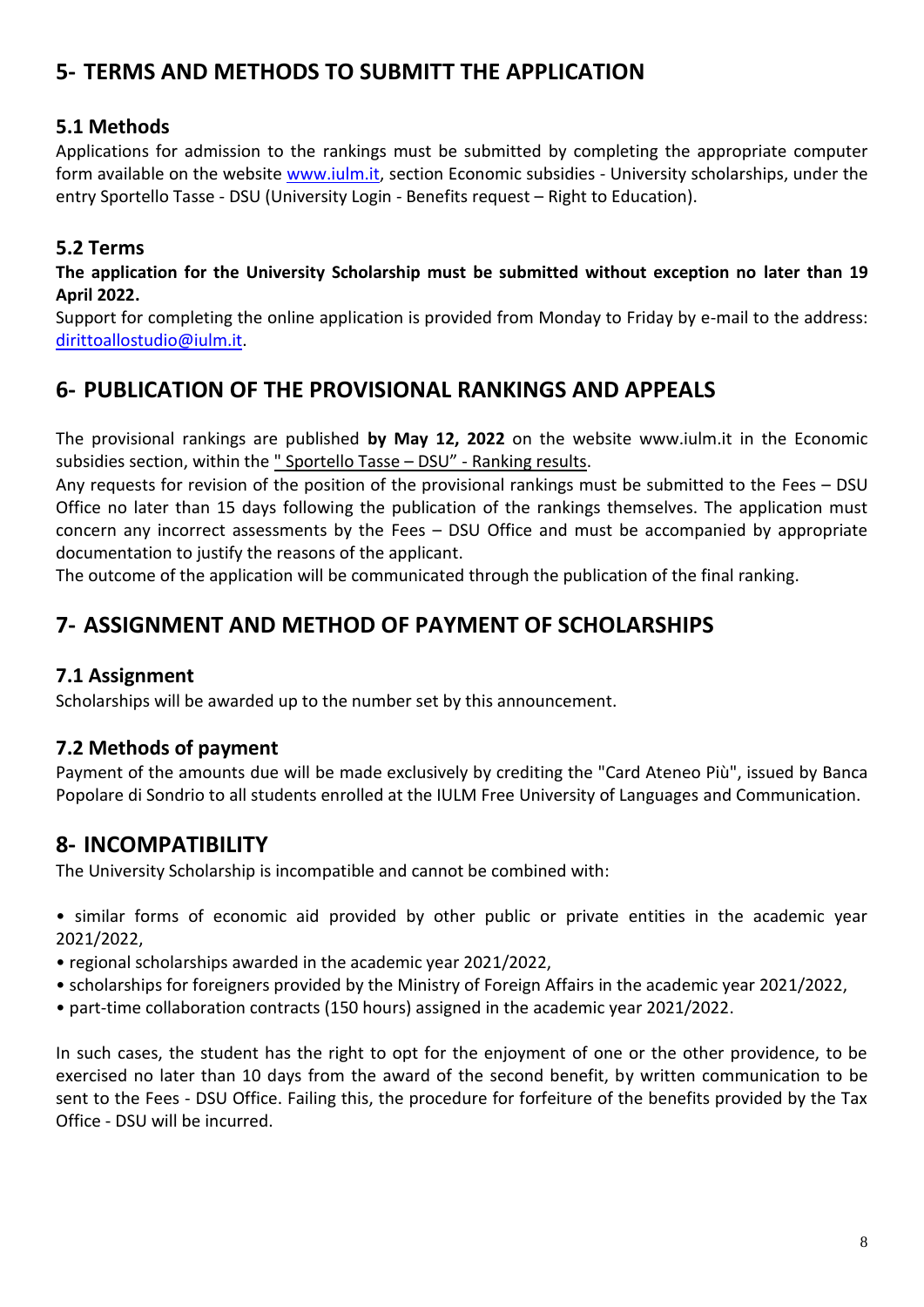# **Appendix**

Ufficio Tasse, Contributi e Diritto allo studio (Office for Tuition and University Fees and Financial Aids)

Privacy policy for processing personal data collected from the data subject Article 13 Reg. (EU) 2016/679- GDPR

In accordance with the provisions of Reg. (EU) 2016/679 (GDPR) we hereby provide you with the necessary information regarding the processing of the personal data provided. This policy has been drawn up pursuant to article 13 of Reg. (EU) 2016/679 (GDPR) and is also inspired by the provisions of Directive 2002/58/CE, as updated by [Directive](http://eur-lex.europa.eu/LexUriServ/LexUriServ.do?uri=OJ:L:2009:337:0011:0036:it:PDF)  [2009/136/CE,](http://eur-lex.europa.eu/LexUriServ/LexUriServ.do?uri=OJ:L:2009:337:0011:0036:it:PDF) regarding Cookies, as well as the Provisions of the Italian Guarantor Authority for the protection of personal data of 08.05.2014 regarding cookies.

#### 1. DATA PROCESSORS

The DATA CONTROLLER, pursuant to Articles 4 and 24 of Regulation (EU) 2016/679 is the Libera Università di Lingue e Comunicazione IULM located in Via Carlo Bo, 1 - 20143 Milano, represented by its pro-tempore legal representative.

In compliance with Articles 37-39 of Regulation (EU) 2016/79, the University has appointed a Data Protection Officer (DPO) who can be contacted at the following email address: [dpo.iulm@dpoprofessionalservice.it.](mailto:dpo.iulm@dpoprofessionalservice.it)

#### 2. PURPOSES OF PROCESSING AND LAWFUL BASIS

The personal data will be processed in accordance with the conditions of lawful basis pursuant to article 6 of Reg. (EU) 2016/679 for the following purposes:

Under article 6(e)

-To organize and set up for the students concerned all the financial measures suitable for guaranteeing equal opportunities for accessing the university's structures;

-Management of applications for financial benefits and related administrative and accounting activities, including checks on personal and fiscal details.

Under article 6(b)

-Management of applications to access the University Residences, the assignment of accommodation and related administrative and accounting activities (e.g. invoicing).

Under article 6(a)

-Management of applications for an "extraordinary grant" in the event of a serious situation, where the situation in question concerns the state of health and/or disability of the applicant or of one of the recipients of their family income.

#### 3. RECIPIENTS OR CATEGORIES OF RECIPIENTS OF DATA

The personal data provided may be communicated to recipients, appointed pursuant to article 28 of Regulation (EU) 2016/679, who will process the data in their capacity as data processors and/or as natural persons acting under the authority of the Data Controller and Data Processor in order to comply with contracts or related purposes. Precisely, the data may be communicated to recipients belonging to the following categories:

- Designated internal University structures;
- Companies responsible for providing services in the Residences and catering establishments;
- External bodies in order to provide integrated services for university students and with responsibility for promoting the right to study;
- Competent authorities for compliance with legal obligations, upon request;
- Accident insurance companies;
- Entities providing services for the management of the information system and communication networks of the Libera Università di Lingue e Comunicazione IULM (including e-mail and the IULM web platform).